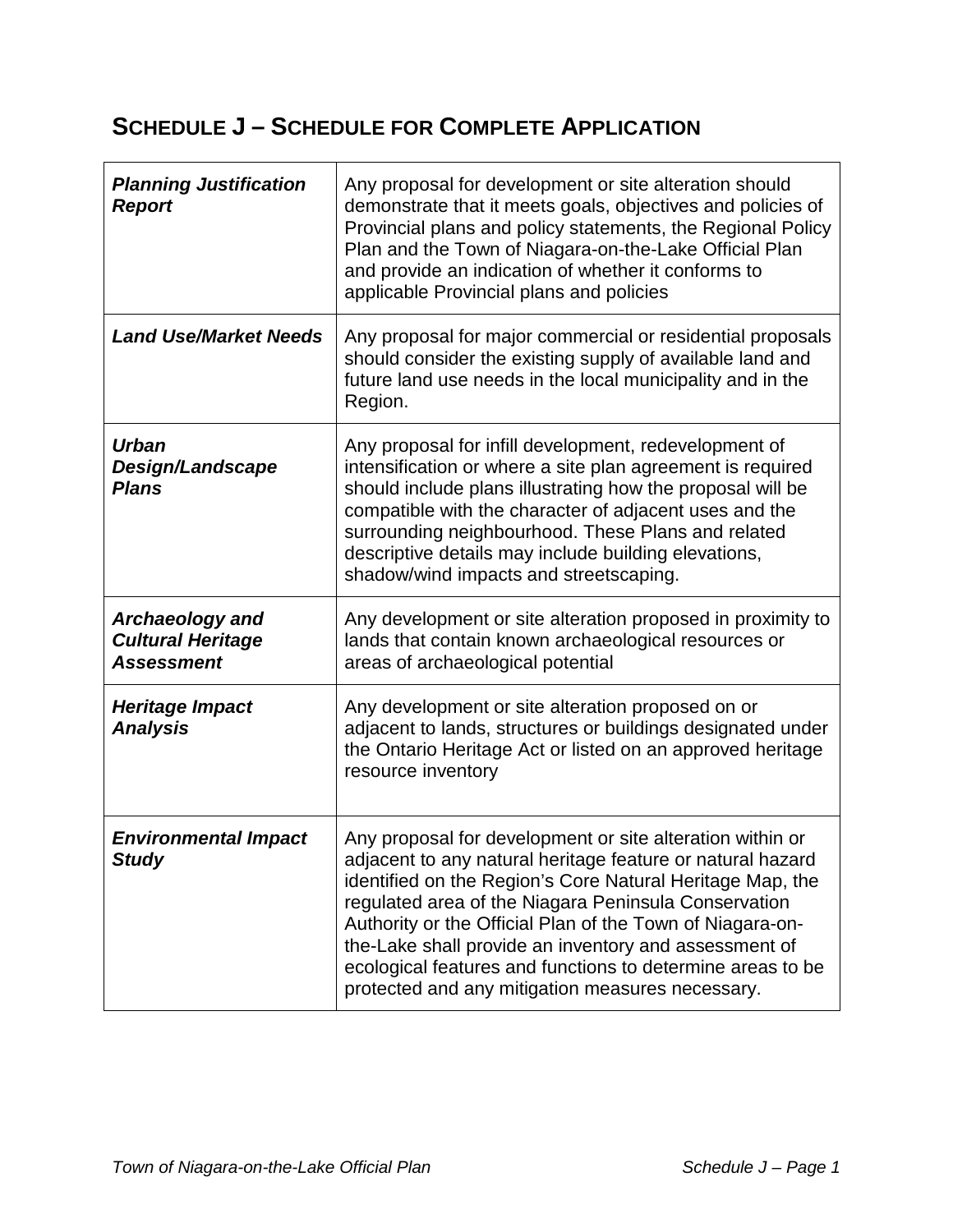| <b>Environmental Planning</b><br><b>Study or Sub-</b><br><b>Watershed Study</b> | Any proposal for a secondary plan or an urban boundary<br>expansion shall address the guidelines and terms of<br>reference of any relevant watershed plans and shall<br>include an environmental inventory and assessment with<br>recommendations on where development may take place,<br>features to be protected, appropriate policies for planning<br>documents, and an environmental management plan to<br>maintain, enhance, restore and monitor environmental<br>conditions both during an after development. |
|---------------------------------------------------------------------------------|---------------------------------------------------------------------------------------------------------------------------------------------------------------------------------------------------------------------------------------------------------------------------------------------------------------------------------------------------------------------------------------------------------------------------------------------------------------------------------------------------------------------|
| <b>Tree Preservation Plan</b>                                                   | Any development or site alteration that may have adverse<br>effects on a significant tree or group of trees, including a<br>woodland as defined by the Region's Tree and Forest<br>Conservation By-law. A significant tree may be one that<br>because of its size, age or species is considered to be of<br>significance to the neighbourhood, streetscape or cultural<br>heritage landscape.                                                                                                                       |
| <b>Floodplain and Hazard</b><br>Lands                                           | Any development or site alteration proposed near<br>floodplain or hazard lands identified by regulations of the<br>Niagara Peninsula Conservation Authority.                                                                                                                                                                                                                                                                                                                                                        |
| <b>Geotechnical and Slope</b><br><b>Stability Report</b>                        | Any development or site alteration proposed near valley<br>lands identified by regulations of the Niagara Peninsula<br><b>Conservation Authority.</b>                                                                                                                                                                                                                                                                                                                                                               |
| <b>Environmental Site</b><br>Assessment                                         | Any development or site alteration on lands or adjacent<br>lands that were previously used for a purpose that may<br>have caused contamination of the property should be<br>accompanied by one or more reports to assess existing<br>conditions and address the need for any further<br>environmental testing or remediation necessary in<br>accordance with Provincial regulations and guidelines.                                                                                                                 |
| <b>Air Quality/Noise &amp;</b><br><b>Vibration Study</b>                        | Any development for a sensitive land use that is located<br>near a major facility such as a transportation corridor,<br>industrial use, sewage or water treatment facility, pumping<br>station or landfill operation.                                                                                                                                                                                                                                                                                               |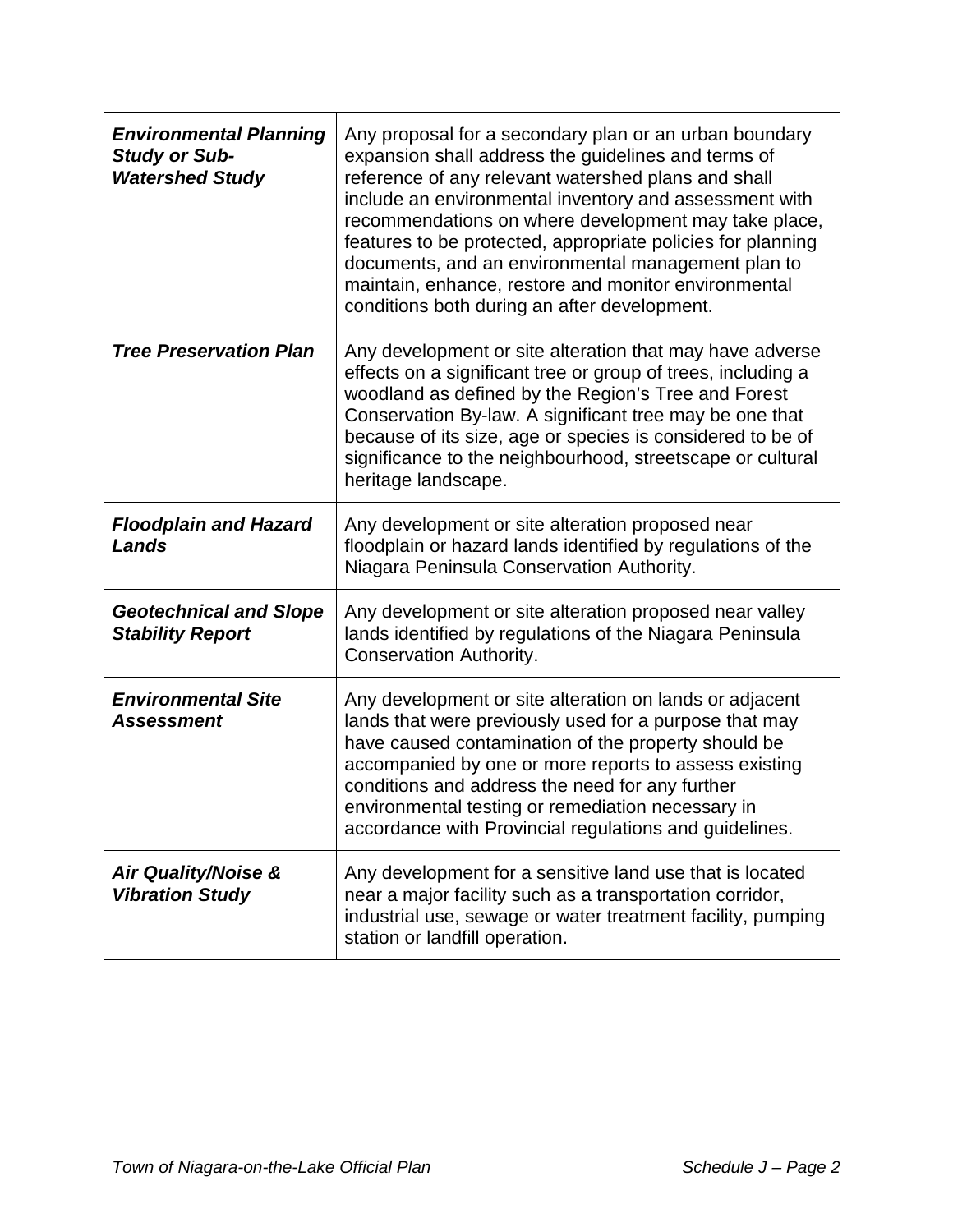| <b>Agricultural Impact</b><br><b>Assessment</b>              | Any proposed development or site alteration for a non-<br>agricultural use on lands situated outside of the Urban<br>Area shall evaluate the capability of the site for agricultural<br>use including soil, microclimate and drainage conditions,<br>the existing pattern of agricultural or non-agricultural<br>activities, and any potential impacts on surrounding<br>agricultural activities. |
|--------------------------------------------------------------|---------------------------------------------------------------------------------------------------------------------------------------------------------------------------------------------------------------------------------------------------------------------------------------------------------------------------------------------------------------------------------------------------|
| <b>Farm Operation and</b><br><b>Ownership</b>                | Any development or site alteration for a secondary use to<br>agriculture or an application for consent on lands<br>designated for agricultural purposes.                                                                                                                                                                                                                                          |
| <b>Alternative Sites for</b><br><b>Non-Agricultural Uses</b> | Where a non-agricultural use is proposed in an Agricultural<br>area it must be demonstrated that there are no reasonable<br>alternative locations available in Urban Areas, Rural Areas<br>or on lower priority agricultural land in the Region.                                                                                                                                                  |
| <b>Minimum Distance</b><br><b>Separation 1 &amp; II</b>      | Any non-agricultural use proposed within 300 metres of an<br>active or potential livestock facility shall include a review of<br>these facilities and calculations to determine conformity<br>with MDS requirements.                                                                                                                                                                              |
| <b>Mineral Aggregate</b><br><b>Resources</b>                 | Where development or site alteration is proposed on lands<br>within or adjacent to an area of known mineral aggregate<br>resources, it shall be demonstrated that the resource use<br>will not be hindered in the future, that the resource use is<br>not feasible, that the proposed development or use serves<br>a greater long term public interest, and that other impacts<br>are evaluated.  |
| <b>Municipal Servicing</b><br><b>Study</b>                   | Any plan or subdivision or major development proposal<br>should address the availability of adequate municipal<br>services and impacts of existing municipal services and<br>facilities.                                                                                                                                                                                                          |
| <b>Stormwater</b><br><b>Management Plans</b>                 | Any major development or site alteration proposed should<br>address how stormwater runoff will be handled in terms of<br>water quality and quantity, lot grading and drainage<br>controls, and erosion and sedimentation measures.                                                                                                                                                                |
| <b>Traffic/Parking Impact</b><br><b>Analysis</b>             | Any development or site alteration that may have a<br>significant impact on traffic flow and safety, which may<br>include an analysis of parking standards.                                                                                                                                                                                                                                       |